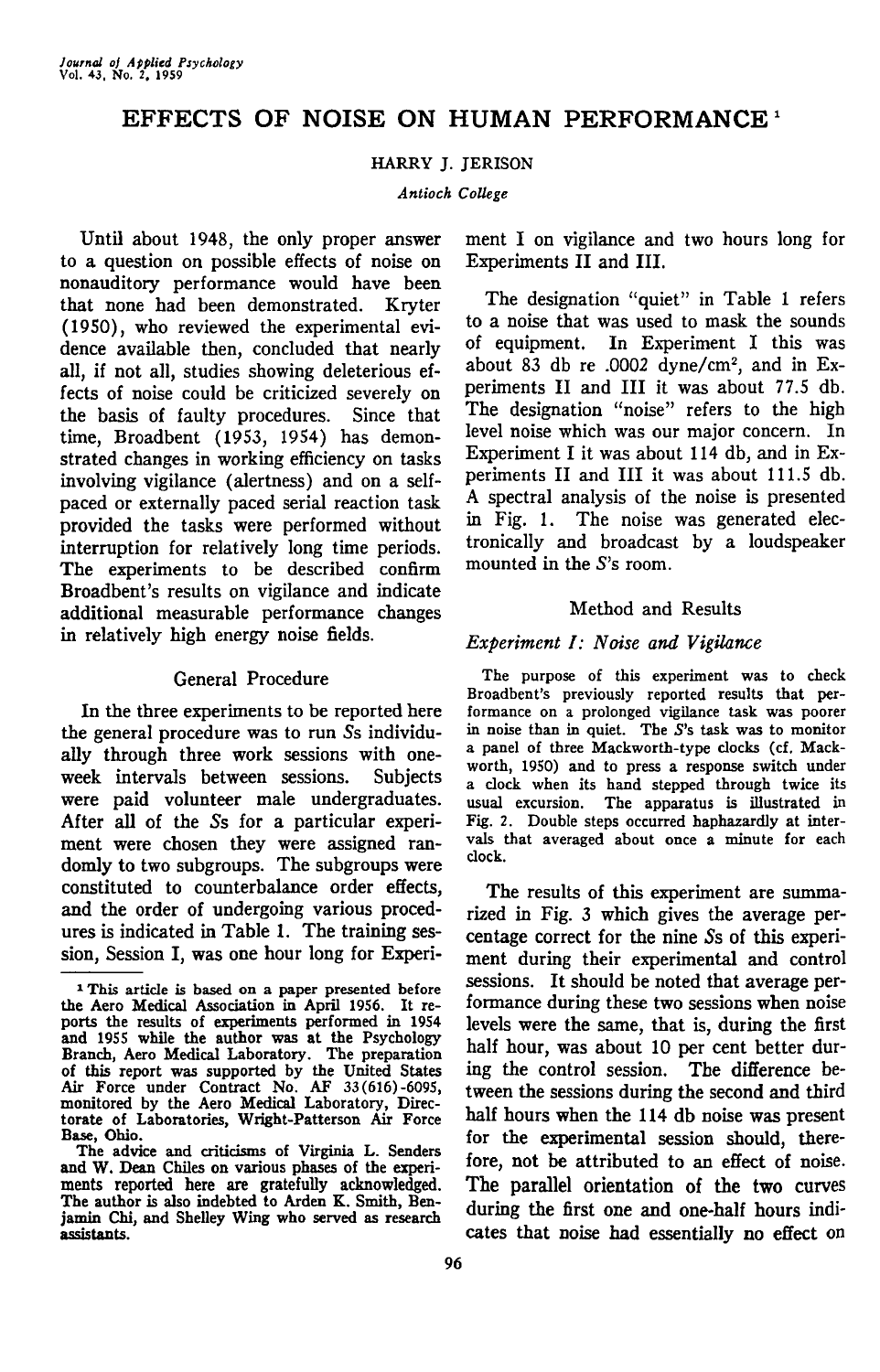|             | Session I                      | Session II                                                                          | Session III                                                         |
|-------------|--------------------------------|-------------------------------------------------------------------------------------|---------------------------------------------------------------------|
| Subgroup QN | Training                       | Control                                                                             | Experimental                                                        |
|             | (Quiet throughout)             | (Two hours quiet)                                                                   | $\frac{1}{2}$ hour quiet followed<br>by $1\frac{1}{2}$ hours noise) |
| Subgroup NO | Training<br>(Ouiet throughout) | Experimental<br>$\frac{1}{2}$ hour quiet followed<br>by $1\frac{1}{2}$ hours noise) | Control<br>(Two hours quiet)                                        |

Table 1 General Experimental Design

Note —Sessions were held at one-week intervals.

performance at that time. During the fourth half hour the two curves diverge considerably suggesting that noise may depress performance only after a fairly considerable period of time.

An analysis of variance of the data of this experiment is presented in Table 2. The difference between average performance during the experimental and control sessions was not statistically significant (.20  $> P > .10$ ). The difference between rate of change of performance for the two sessions (the sessions by time at work interaction) was significant at the .05 level. This supports the impression one gets from viewing Fig. 3 that the differentiation of performance in the fourth half hour is a 'true" effect. A more detailed report of this experiment has been prepared for limited circulation (Jerison & Wing, 1957).



FIG. 1. Octave band analyses of noise used in these experiments. Upper curves are of "Noise" in Experiment  $I$  ( $\longrightarrow$ ) and Experiments II and III  $(-,-)$ . Lower curves are of "Quiet." Over-all sound pressures (.02-20 kc.) are shown at the right.

Before going on to the next experiments it is of some interest to note that vigilance as measured here did not become less adequate as a result of fatigue alone. This result, the absence of a performance decrement during the two-hour control session in quiet, is contrary to that reported by Mackworth (1950)



FIG. 2. The display and response panels of Experiment I. Dial pointers normally stepped through 3.S degree arcs.



FIG. 3. Average performance of the nine 5s in Experiment I during successive half hours of the experimental and control sessions.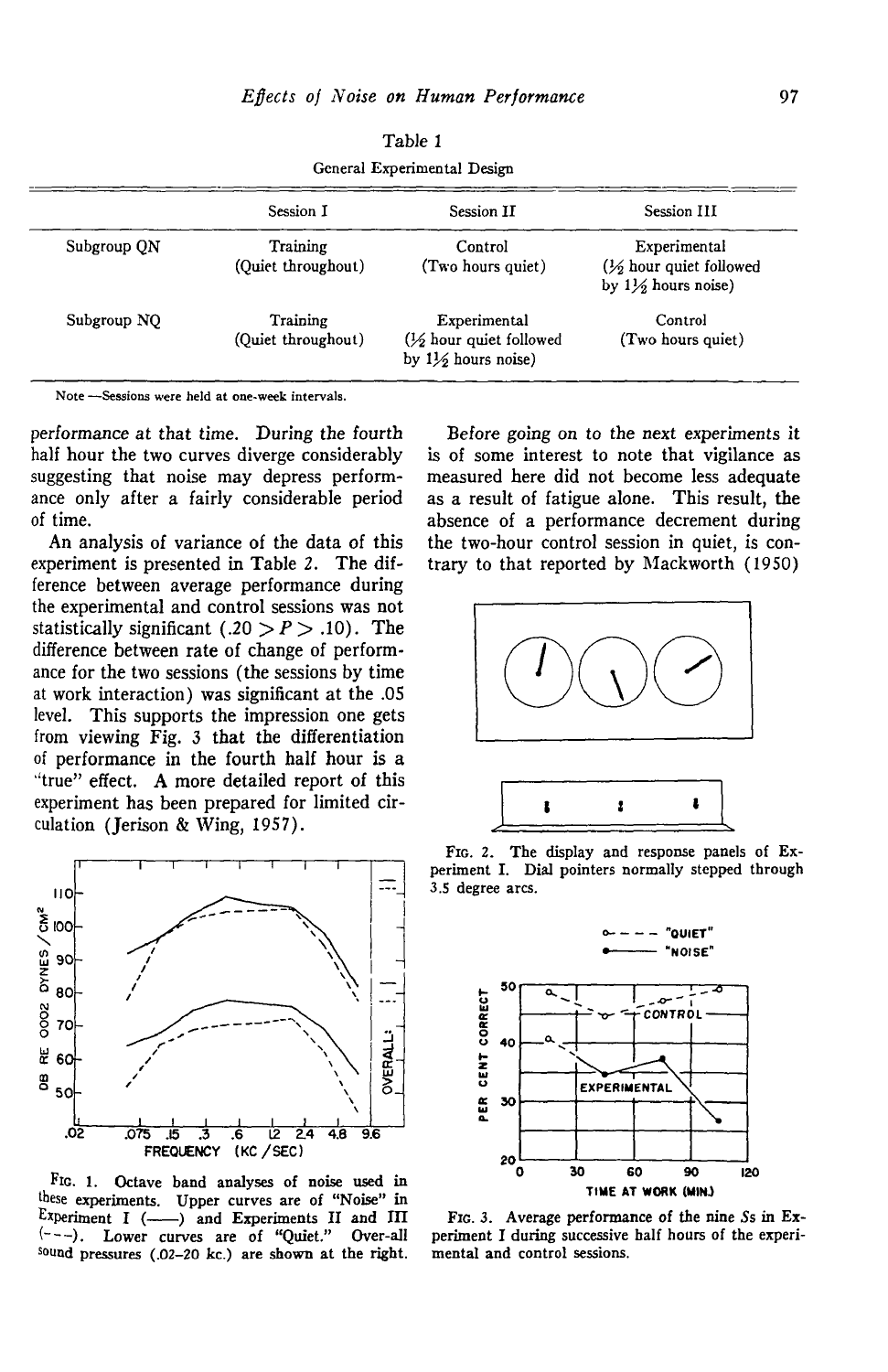| Table 2                               |                                   |
|---------------------------------------|-----------------------------------|
| Analysis of Variance for Experiment I |                                   |
|                                       | Mean                              |
|                                       | $S_{\alpha\nu\alpha\sigma\alpha}$ |

| Source                         | df             | Square  | F       |
|--------------------------------|----------------|---------|---------|
| Subjects $(S)$                 | 8              | 6544 90 |         |
| Experimental conditions $(E)$  | 1              | 8490 08 | 293     |
| $E \times S$                   | 8              | 2900 09 |         |
| Clocks (C)                     | $\mathfrak{p}$ | 489.31  | 1.24    |
| $C \times S$                   | 16             | 396.08  |         |
| Time at work $(T)$             | 3              | 479.67  | $632**$ |
| T X S                          | 24             | 75.89   |         |
| $E \times C$                   | $\overline{2}$ | 280.52  | 1.18    |
| $E \times C \times S$          | 16             | 238.36  |         |
| $E\times T$                    | 3              | 600 47  | $3.48*$ |
| $E \times T \times S$          | 24             | 172.60  |         |
| $C \times T$                   | 6              | 138.63  | 1.32    |
| $C \times T \times S$          | 48             | 105 09  |         |
| $E \times C \times T$          | 6              | 253 10  | 207     |
| $E \times C \times T \times S$ | 48             | 122.13  |         |
|                                |                |         |         |
| Total                          | 215            |         |         |

• Significant at the .05 level \*\* Significant at the 01 level.

for a simpler vigilance task. No explanation for this discrepancy will be attempted here; it is discussed in greater detail elsewhere (Jerison & Wing, 1957) and has been found again in a subsequent experiment with the same task (Jerison & Wallis, 1957).

### *Experiment II: Noise and Complex Mental Counting*

The procedure in this experiment was developed as a result of a suggestion by Miles (1953) that 5s



FIG. 4. The display and response panels of Ex-<br>periment II Behind the display is the loudspeaker Behind the display is the loudspeaker cabinet.

working in high energy noise fields could not keep an accurate count of how far they had gone in a repetitive task. The complex mental counting test is described in detail elsewhere (Jerison, 1955) Briefly, it consists of a display of three periodicall) flashing lights; the S's task was to count the number of times each light flashed and to maintain separate counts for each light. He responded by pressing a button under a light when that light had flashed N times and began the count for that light again. (For this experiment *N* was always 10.) The display and response panels used in this experiment are illustrated in Fig 4. Behind the displa) is the loudspeaker which broadcast the noise Fourteen 5s were used.



FIG 5. Performance of the 14 Ss of Experiment II given separately for the seven-subject subgroups "QN" and "NQ" during successive half hours of the experimental and control sessions.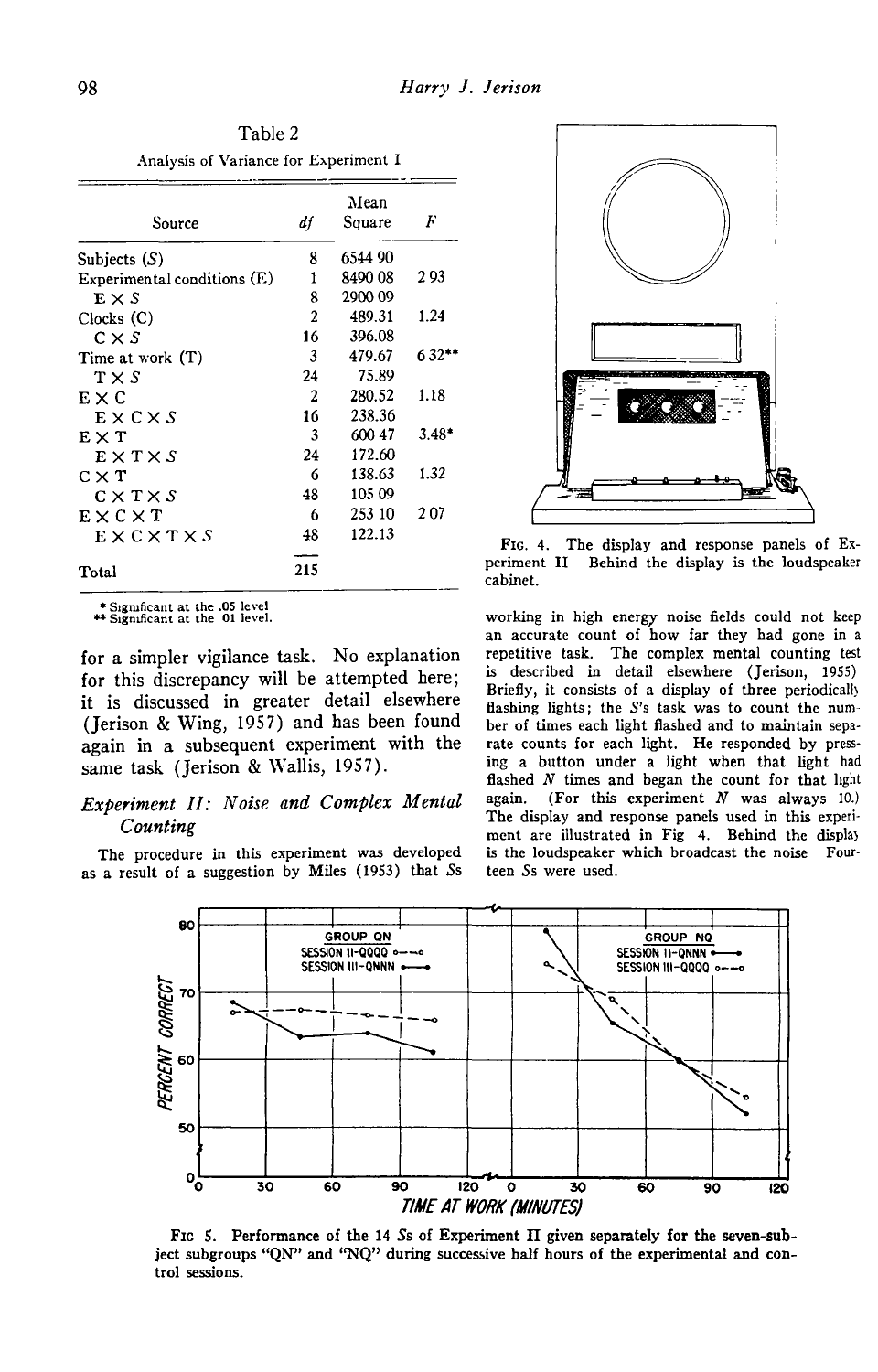The most relevant results of this experiment are presented in Fig. 5 which shows the average percentage of correct responses for the two subgroups separately for the second and third sessions. Subjects in subgroup QN showed no change in performance during successive half hours of the second (quiet throughout) session. In the third session, when the noise level was raised to 111.5 db after the first half hour, a small decrement appeared, though the performance curve is relatively flat. Subjects in subgroup NQ showed a steady decrement from their high performance level of the quiet first half hour of their second (experimental) session after the noise level was raised, with a total fall in performance of over 25%. In the third (control) session in quiet this group repeated the pattern showing a drop in performance of about 20%. This general effect (the sessions by experimental conditions by time interaction) was significant at the .001 level. A summary of the rather lengthy analysis of variance for this experiment is presented in a more detailed report for limited circulation (Jerison, 1956).

This result suggests that working on this tedious and difficult task for two hours under the QNNN regime conditioned 5s to a progressive breakdown of performance, and this conditioning was maintained in the subsequent quiet session. Working in quiet first, on the other hand, appeared to dispose the Ss toward maintaining their original performance level, and this tendency, too, was maintained in the subsequent session despite the presence of noise in that session. Recent experiments by Broadbent (1957, 1958) appear to support this finding.

## *Experiment III: Noise and Time Judgment*

While performing the counting task the 5s of Experiment II were also required to press a telegraph key (illustrated in Fig. 4, lower right) at what they judged to be 10-minute intervals

The main results of Experiment III are summarized in Fig. 6 which shows the average time between S's responses during successive half hours of the experimental and control sessions. (The subgroups were combined, because no order effect appeared here.) The results were analyzed with *t* tests. The



FIG. 6. Time judgments for the experimental and control sessions of Experiment III during successive half hours.

differences between half hours within the control session were not statistically significant, nor was the difference between time judgments in the first half hour of the control and experimental session significant. The difference between the first half hour and succeeding half hours of the experimental session were all significant at the .05 level or better, and the difference between the averaged judgments of the last one and one-half hours of the control and experimental sessions was significant at the .02 level. In other words, a significant difference was found between time judgments as measured in this experiment when the comparison was between judgments in noise and judgments in quiet. A more detailed report of this experiment for limited circulation has appeared elsewhere (Jerison & Smith, 1955).

### Discussion

It is clear that noise produces readily measureable changes in human performance. The specific changes involved in the three experiments described here are discussed in detail in each of the technical reports devoted to them (Jerison, 1956; Jerison & Smith, 1955; Jerison & Wing, 1957). The purpose of the present discussion is to consider these results in a more general way and to seek some constant features that appear in all of them.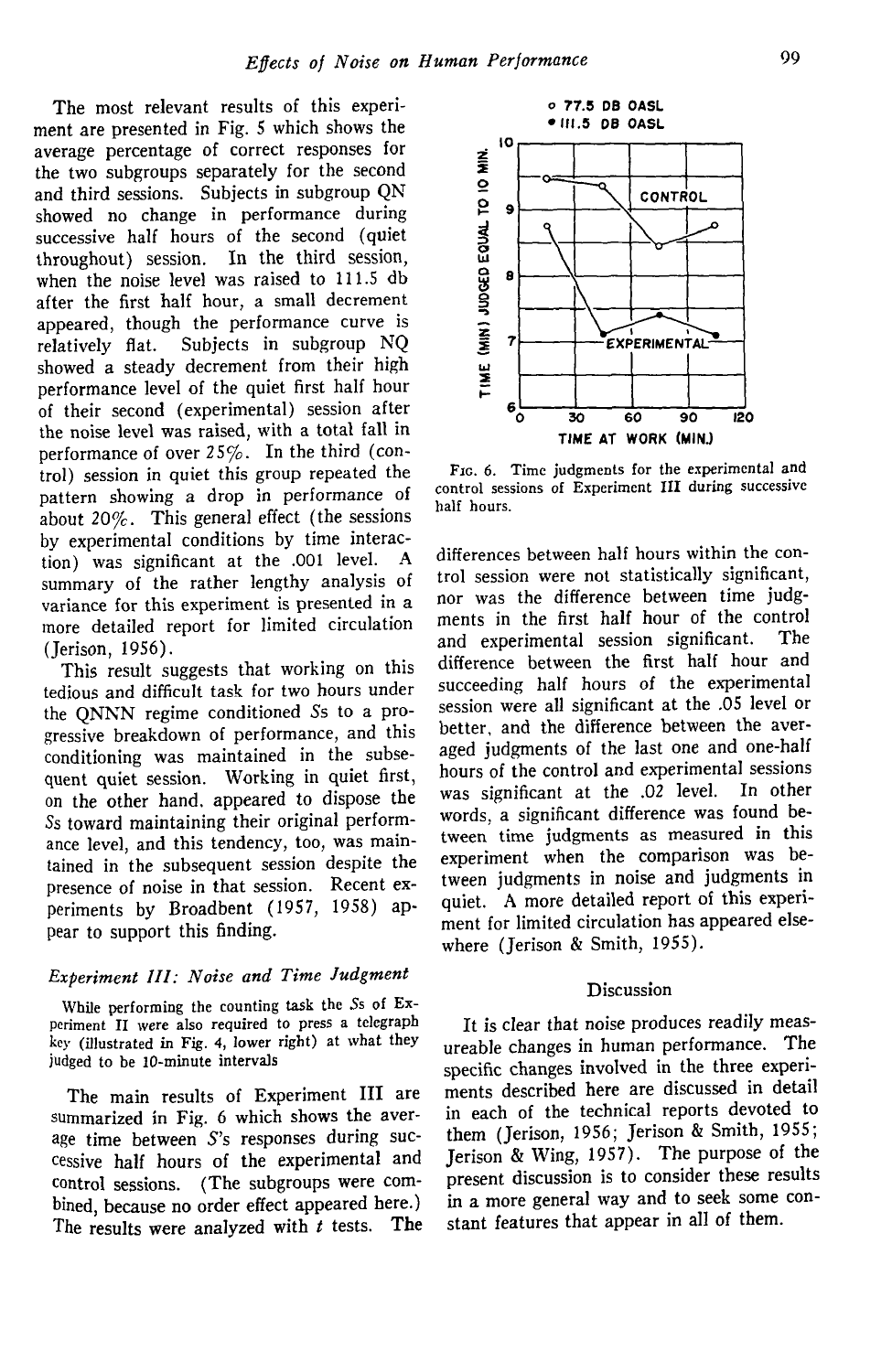One of the first problems to face is why it has been possible to demonstrate differences between performance in noise and in quiet at all, for, as indicated earlier (cf. Kryter, 1950), most previous work on this problem has given negative results. The main new feature that appears in these experiments is one suggested by Mackworth (1950) and by Broadbent (1953, 1954): Performance was measured over long time periods and conditions were arranged to allow effects of boredom and fatigue to interact with possible effects of noise. These conditions were present in all the experiments reported here. The implication is that for short, spurt-like efforts no performance decrements in noise need be expected. When sustained performance is required, however, and the task is not intrinsically challenging, effects of the sort reported here are likely.

These considerations point to an interpretation of the results which deemphasizes the importance of noise. There is, after all, little reason for regarding noise as a peculiar kind of devil which produces such unusual interactions with fatigue and boredom. It seems reasonable, instead, to regard the more gross effects found as resulting from effects of noise on motivational level or emotional balance, in short, from noise as a source of psychological stress. If this interpretation is correct we should expect similar behavioral effects from other experiments in which other kinds of stress or motivating conditions were investigated. This is, in fact, the case. Mackworth (1950) demonstrated that heat stress resulted in deterioration of performance on a simple vigilance task, and several experiments showing changes in the judgment of time intervals of the order of minutes as a result of different motivating conditions have been reported (Filer & Meals, 1949; Gulliksen, 1927; Rosenzweig & Koht, 1933).

Because stress has been introduced as an explanatory concept a few remarks on its scientific status are in order. The review by Lazarus, Deese, and Osier (1952) emphasizes the lack of systematic research on effects of stress on performance, and, although it attempts an analysis of theoretical approaches, this review does not go significantly beyond a statement relating psychological stress to

changes in motivation and emotion. There is danger, when using the concept of stress, of believing that an explanation has been achieved. Actually, here, and in most other contemporary usages of the term, we have achieved little more than communication of intuitive judgment about the kind of situation with which we are dealing.

A final point that should be made is related to the kind of noise used. The noise was actually much softer than that found today in many operational situations. Yet even at these levels it was clear that "higher mental processes" were affected. It is obviously necessary to explore effects of noises of higher intensity on such processes.

### Summary

The results of three experiments relating performance changes to noise levels are reported. Noise levels used were about 80 db representing "quiet" and 110 db representing "noise." Changes in alertness as determined on a clock-watching task were found after one and one-half hours in noise though none were found in quiet. Time judgments—the estimation of the passage of 10-minute intervals—were distorted by noise; Ss responded on the average of every nine minutes in quiet and every seven minutes in noise when instructed to respond at what they judged to be 10-minute intervals. A significant but complex effect of noise on a mental counting task was also found. These effects are discussed in terms of noise as a source of psychological stress.

*Received May 19, 1958.*

#### References

- Broadbent, D E Noise, paced performance and vigilance tasks. Brit. J. Psychol. (Gen Sec). Brit. J. Psychol. (Gen Sec). 1953, 44, 29S-303.
- Broadbent, D. E. Some effects of noise on visual performance. *Quart. J. exp. Psychol.,* 19S4, 6, 1-5
- Broadbent, D. E. Effects of noises of high and low frequency on behavior. *Ergonomics,* 1957, 1, 21- 29.
- Broadbent, D. E. Effect of noise on an "intellectual" task. /. *acoust. soc. Amer.,* 19S8, 30, 824- 827.
- Filer, R. J., & Meals, D. W. The effect of motivating conditions on the estimation of time.  $J. e^{i\phi}$ *Psychol,* 1949, 39, 327-331.